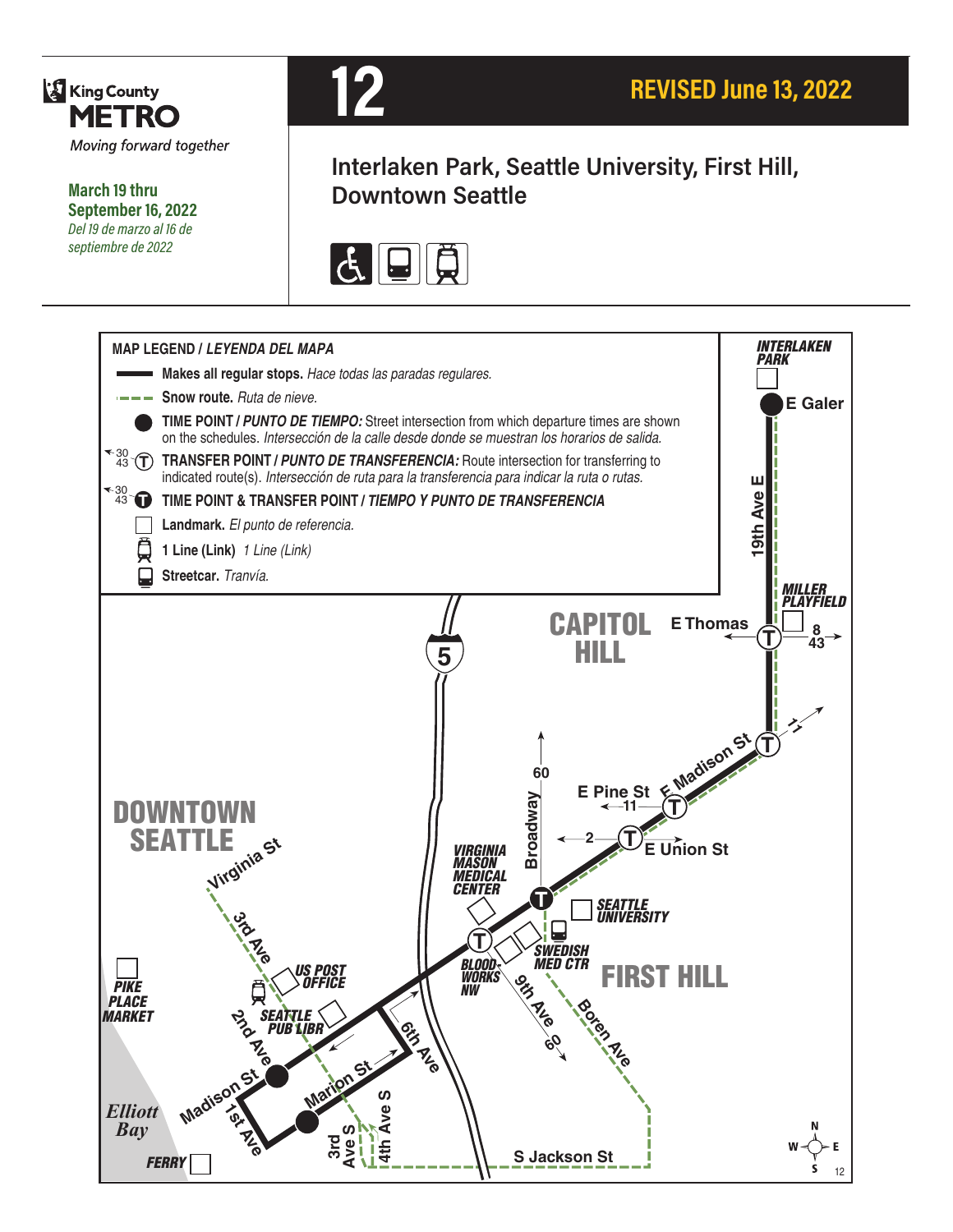#### Route 12 Monday thru Friday to Downtown Seattle

*Servicio de lunes a viernes al centro de Seattle*

| Interlaken<br>Park                   | <b>First Hill</b>                    | Downtown<br>Seattle                                   |
|--------------------------------------|--------------------------------------|-------------------------------------------------------|
| 19th Ave E                           | E Madison                            | <b>Madison St</b>                                     |
| &<br>E Galer St                      | St &<br>Broadway                     | &<br>2nd Ave                                          |
| Stop #13200                          | Stop #13282                          | Stop #1420                                            |
| $\frac{5:58}{6:24}$                  | 6:06                                 | 6:13                                                  |
| 6:35<br>6:45                         | $6:32$<br>$6:43$<br>$6:53$<br>$7:03$ | 6:41<br>6:52                                          |
|                                      |                                      | 7:02<br>7:12                                          |
| $6:55$<br>$7:05$<br>$7:17$<br>$7:20$ |                                      | 7:23<br>7:35<br>7:49                                  |
| $7:29$<br>$7:41$                     | $7:14$<br>$7:26$<br>$7:38$<br>$7:51$ | 8:02                                                  |
| 7:53                                 | 8:03                                 | 8:14                                                  |
| 8<br>:05<br>8:17                     | $\frac{8:15}{8:27}$                  | $\frac{8:26}{8:38}$                                   |
| 8:29<br>8:41                         | $\frac{8:39}{8:51}$                  | 8:50                                                  |
| 8:53<br>9:05                         | $9:03$<br>$9:13$<br>$9:25$<br>$9:37$ |                                                       |
| 9:17                                 |                                      |                                                       |
| 9:29<br>9:41                         | 9:49                                 | 8:50<br>9:02<br>9:12<br>9:22<br>9:34<br>9:58<br>9:58  |
| $\frac{9:53}{10:15}$                 | 10:01<br>$\overline{10}$ :<br>2<br>3 | 10:10<br>$\frac{10:32}{10:46}$                        |
| 10:29<br>10:45                       | 10:<br>37<br>10:53                   |                                                       |
| 11:00<br>11:15                       | 11:08<br>11:23                       | $\begin{array}{c} 11:02 \ 11:17 \end{array}$<br>11:32 |
| $\frac{11:30}{11:46}$                | 11:38                                | 11:47                                                 |
| 12:01                                | 11:54<br>12:09                       | 12:03<br>12:18                                        |
| 12:16<br>12:30                       | 12:24<br>12:38                       | 12:33<br>12:47                                        |
| 12:45<br>1:00                        | 12:53<br>1:08                        | 1:02<br>1:17                                          |
| 1:15<br>1:30                         | 1:23<br>1:38                         | 1:32<br>1:47                                          |
| 1:44                                 | 1:52                                 | 2:01                                                  |
| 2:00<br>2:14                         | 2:09<br>2:23                         | $\overline{2:18}$<br>2:32                             |
| 2:29<br>2:43                         | 2:38<br>2:52                         | 2:47<br>$\bar{3}$ :03                                 |
| 2:53<br>3:03                         | 3:02<br>3:12                         | 3:13<br>$\frac{3!}{23}$                               |
| 3:15<br>3:27                         | 3:24<br>3:36                         | 3:35<br>3:47                                          |
| 3:39                                 | 3:48                                 | 3:59                                                  |
| 3:51<br>4:02                         | 4:00<br>4:11                         | 4:11<br>4:22                                          |
| 4:12<br>4:22                         | 4:21<br>4:31                         | 4:32<br>4:42                                          |
| 4:32<br>4:42                         | 4:41<br>4:51                         | 4:52<br>5:03                                          |
| 4:53<br>5:03                         | 5:02<br>5:12                         | 5:14<br>5:24                                          |
| 5:15<br>5:27                         | 5:24                                 | 5:36<br>5:46                                          |
| 5:39                                 | 5:36<br>5:47                         | 5:57                                                  |
| 5:51<br>6:11                         | 5:59<br>6:19                         | 6:09<br>6:28                                          |
| 6:30<br>6:47                         | 6:38<br>6:55                         | 6:47<br>7:04                                          |
| 7:01<br>7:21                         | 7:09<br>7:28                         | 7:18<br>7:36                                          |
| 7:41<br>8:01                         | 7:48<br>8:08                         | 7:56<br>8:15                                          |
| 8:21                                 | 8:28                                 | 8:35                                                  |
| 8:41<br>9:01                         | 8:48<br>9:08                         | 8:55<br>9:15                                          |
| 9:31<br>10:03                        | 9:37<br>10:07                        | 9:44                                                  |
| 10:42<br>11:22                       | 10:46<br>11:26                       | 10:13<br>10:52<br>11:32                               |
| 11:52                                | 11:56                                | 12:02                                                 |
| <b>Bold</b> PM time                  |                                      |                                                       |

#### Route 12 Monday thru Friday to First Hill, Interlaken Park

*Servicio de lunes a viernes a First Hill, Interlaken Park*

| <b>Downtown</b><br><b>Seattle</b> | <b>First Hill</b>    | Interlaken<br>Park        |
|-----------------------------------|----------------------|---------------------------|
| <b>Marion St</b><br>&             | E Madison<br>St &    | 19th Ave E<br>&           |
| 2nd Ave                           | Broadway             | E Galer St                |
| Stop #1580                        | Stop #13293          | Stop #13200               |
| 5:31<br>5:46                      | 5:38                 | 5:50<br>6:05              |
| 6:06                              | $\frac{5:53}{6:13}$  | 6:25                      |
| 6:16<br>6:31<br>6:44              | 6:25<br>6:39         | 6:35<br>$6:51$<br>$7:03$  |
|                                   | 6:53<br>7:04         | 7:14                      |
| $\frac{6:55}{7:05}$<br>7:05       | $7:14$<br>$7:24$     | 7:24<br>7:36              |
|                                   | 7:36                 | 7:48                      |
| $7:27$<br>$7:39$<br>$7:53$        | 7:48<br>8:02         | 8:00<br>8:14              |
| 8:06<br>8:18                      | 8:15<br>8:27         | 8:27<br>8:39              |
| 8:30<br>8:42                      | 8:39<br>8:51         | 8:51<br>9:03              |
| 8:54                              | $\frac{9:03}{9:15}$  | $9:15$<br>$9:27$          |
| 9:06<br>9:16                      | 9:27                 | 9:39                      |
| $9:26$<br>$9:38$                  | $9:37$<br>$9:49$     | 9:49<br>10:01             |
| 9:50                              | 10:01                | 10:13<br>10:25            |
| 10:02<br>10:14                    | 10:1<br>3<br>10:25   | 10:37                     |
| 10:36<br>10:50                    | 10:47<br>11:01       | 10:59<br>11:13            |
| 11:06<br>11:21                    | 11:17<br>11:32       | 11:29<br>11:44            |
| 11:36                             | 11:47                | 11:59                     |
| 11:51<br>12:07                    | 12:02<br>12:18       | 12:15<br>12:31            |
| 12:22<br>12:37                    | 12:33<br>12:48       | 12:46<br>1:01             |
| 12:51<br>1:06                     | 1:02<br>1:17         | 1:15<br>1:30              |
| 1:21                              | 1:32                 | 1:45                      |
| 1:36<br>1:51                      | 1:47<br>2:02         | 2:00<br>$\overline{2:}15$ |
| 2:05<br>2:22                      | 2:16<br>2:33         | 2:29<br>2:46              |
| 2:36<br>2:51                      | 2:47<br>3:02         | 3:00<br>3:15              |
| 3:07                              | 3:18                 | 3:31                      |
| 3:17<br>3:27                      | 3:28<br>3:38         | 3:41<br>3:51              |
| 3:39<br>3:51                      | 3:50<br>4:02         | 4:03                      |
| 4:03<br>4:15                      | 4:14<br>4:26         | $4:15$<br>$4:27$<br>4:39  |
| 4:26                              | 4:37                 | 4:50                      |
| 4:36<br>4:46                      | 4:47<br>4:57         | 5:00<br>5:10              |
| 4:56<br>5:07                      | 5:07<br>5:18         | 5:20<br>32<br>5:          |
| 5:18<br>5:28                      | 5:29<br>5:39         | 5:43<br>5:53              |
| 5:40<br>5:50                      | 5:51                 | 6:05<br>6:14              |
| 6:01                              | 6:00<br>6:11         | 6:25                      |
| 6:13<br>6:32                      | 6:23<br>6:40         | 6:37<br>6:52              |
| 6:50<br>7:07                      | 6:58                 | 7:10<br>7:27              |
| 7:21                              | 7:15<br>7:29<br>7:46 | 7:41                      |
| 7:39<br>7:59                      | 8:06                 | 7:57<br>8:17              |
| 8:18<br>8:38                      | 8:25<br>8:45         | 8:36<br>8:56              |
| 8:58<br>9:18                      | 9:05<br>9:25         | 9:16<br>9:36              |
| 9:46<br>10:15                     | 9:52<br>10:21        | 10:02<br>10:31            |
| 10:54                             | 11:00                | 11:10                     |
| 11:34<br>12:04                    | 11:40<br>12:10       | 11:50<br>12:20            |
| <b>Bold</b> PM time               |                      |                           |

**This trip is cancelled.** To address ongoing operational and vehicle maintenance capacity limitations, some trips have been temporarily cancelled.

### **Snow/ Emergency Service**  *Servicio en caso de nieve o emergencia*

During most snow conditions, this bus will follow the special snow routing shown on the map. If Metro declares an emergency, the bus will not operate. Visit kingcounty.gov/metro/snow to register for **Transit Alerts** and to learn more.

*En la mayoría de las condiciones de nieve, este autobús seguirá la ruta especial en caso de nieve como se indica en el mapa. Si Metro declara una emergencia, el autobús no circulará. Visite kingcounty.gov/metro/snow para registrarse y recibir las alertas de transporte público y obtener más información.*

# **Holiday Information** *Información sobre días festivos*

This route will operate its Sunday schedule on the following holidays. *Esta ruta operará según su horario de domingo en los siguientes días festivos.*

| <b>Memorial Day</b>     | May 30          |
|-------------------------|-----------------|
| Día de los Caídos       | 30 de mayo      |
| Independence Day        | July 4          |
| Día de la independencia | 4 de julio      |
| Labor Day               | September 5     |
| Día del Trabajo         | 5 de septiembre |